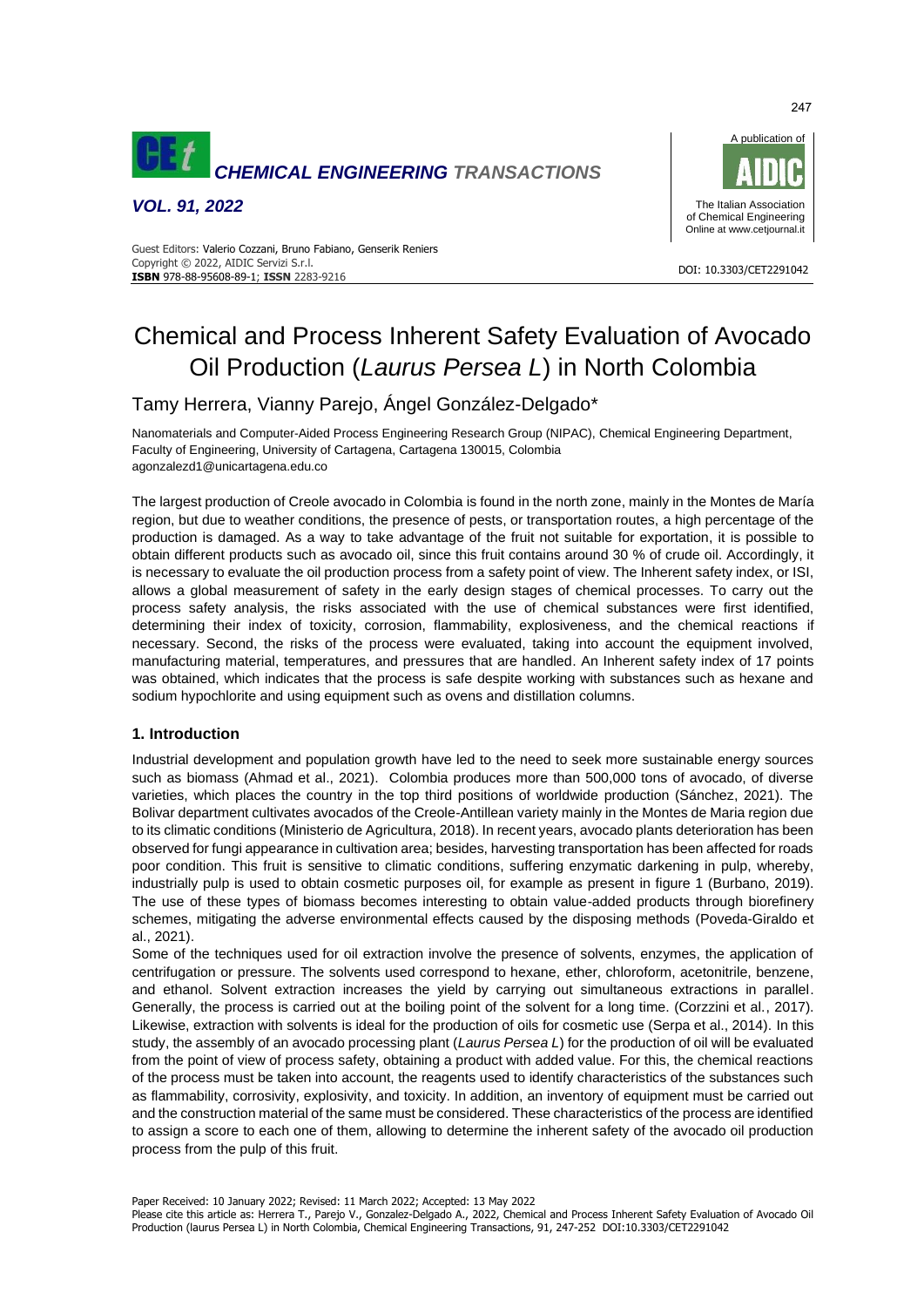

*Figure 1: Potential value-added products obtainable from Creole-Antillean avocado.*

# **2. Materials and methods**

The avocado oil plant was modeled based on scientific literature data collection, the information was used to simulate a large-scale solvent extraction process; stages, streams, and operating conditions are described below.

# **2.1 Process description**

For this process, the solvent oil extraction method is applied using hexane. As shown in figure 2, first of all, raw material is washed in a sodium hypochlorite solution coming from stream 2; the impurities and contaminants present in the fruit are removed from the process in this washing stage. Once the avocado is clean, the peel is pulled out and carried to the washing stage; in the washing step, the remaining pulp is recovered from the peel (stream 13). In the next stage, the seed is separated from the pulp; the pulp (stream 7), is conducted to the homogenization stage and the seed is washed to obtain a clean seed and a pulp-water mixture (stream 10).



*Figure 2: Process flow diagram of Creole-Antillean avocado oil extraction.*

The pulp obtained from the extraction stage is mixed with the remaining pulp from the washing stage and the mixture is homogenized, then, the pulp is led to the drying stage where excess water and moisture are removed before extraction. This operation occurs at 1 bar of pressure and 70 °C in order not to degrade the pulp (Ariza Ortega et al., 2011). In the extraction stage, hexane was used to obtain oil from the pulp; the mixture is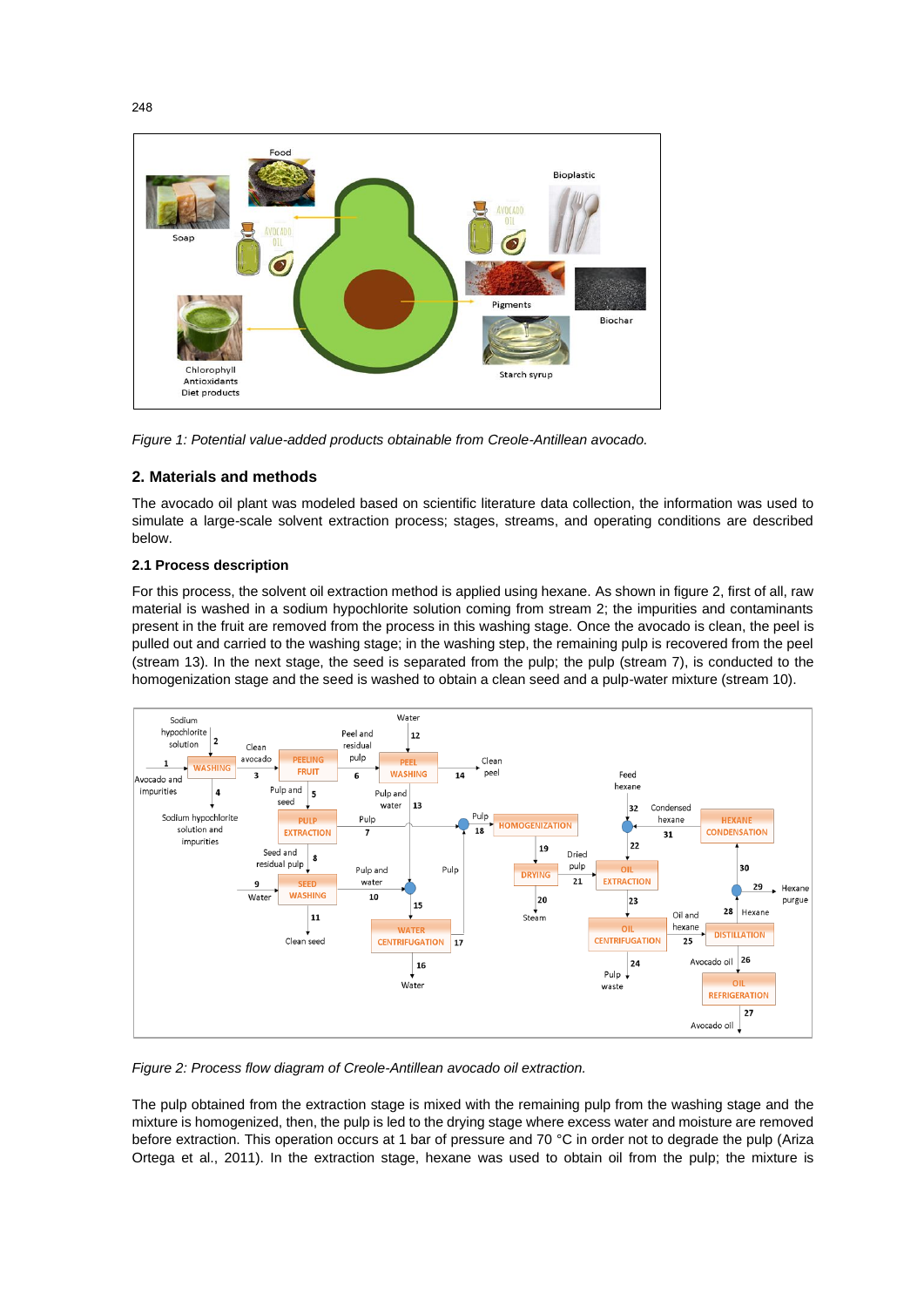centrifuged to remove the suspended solids, which leaves the process as waste. The oil-solvent mixture goes to a flash distillation where the oil is separated as the desired product of hexane, which is condensed, and a fraction is recirculated to the extraction stage. The crude oil is cooled down to a storage temperature of 25 °C to preserve its properties (Robayo, 2017).

#### **2.2 Inherent safety index (ISI)**

Calculations for Inherent Safety Index (ISI) are based on the riskiest process performance, considering the worst substances chemical interaction, structure, and process variables, due to intrinsic safety is impacted by process equipment and the properties of the chemical substances implicated in the process. This indicator evaluates the potential inherent hazard related to the industrial chemical process at a conceptual design phase (Meramo et al., 2020). Therefore, the sum of the Chemical Inherent Safety Index (ICI) and the Process Inherent Safety Index (IPI) represents the Total Inherent Safety Index (ITI) as shown in Eq. (1) (Moreno et al., 2021).

$$
I_{TI} = I_{CI} + I_{PI} \tag{1}
$$

$$
I_{CI} = I_{RM,max} + I_{RS,max} + I_{NT,max} + (I_{FL} + I_{EX} + I_{TOX})_{max} + I_{COR,max}
$$
 (2)

$$
I_{pi} = I_i + I_{T,max} + I_{P,max} + I_{EQ,max} + I_{ST,max}
$$
\n
$$
\tag{3}
$$

The Chemical Inherent Safety Index contains chemical factors listed in Eq. (2), determined separately for each substance in the process. The variables included are Heat main reaction ( $\text{IRM},\text{max}$ ), Heat of side reaction ( $\text{IRS},\text{max}$ ), Chemical interaction ( $I_{NT, max}$ ), Flammability ( $I_{FL,max}$ ), Explosiveness ( $I_{EX,max}$ ), Toxic exposure ( $I_{TOX,max}$ ), Corrosiveness (ICOR,max). (Meramo-Hurtado et al., 2021). The Process Inherent Safety Index includes parameters of the process itself, such as Inventory (I<sub>i</sub>), Process temperature ( $I_{T, max}$ ), Process pressure ( $I_{P, max}$ ), Equipment safety ( $I_{EQ,max}$ ), Safe process structure ( $I_{ST,max}$ ), Eq. (3). Table 1 shows the safety parameters score.

*Table 1: Safety parameters score.*

| Chemical Inherent Safety Index |                |                    |                   |                                 |                |                                                       |          |
|--------------------------------|----------------|--------------------|-------------------|---------------------------------|----------------|-------------------------------------------------------|----------|
| Symbols                        | <b>IRM.max</b> | <b>IRS.max</b>     | INT. max          | <b>IFL.max</b>                  | <b>IEX.max</b> | <b>ITOX.max</b>                                       | ICOR.max |
| Score                          | (0-4)          | (0-4)              | $(0-4)$           | $(0-4)$                         | $(0-4)$        | $(0-6)$                                               | $(0-2)$  |
| Process Inherent Safety Index  |                |                    |                   |                                 |                |                                                       |          |
| Symbols<br>Score               | $(0-5)$        | $I$ T.max<br>(0-4) | IP.max<br>$(0-4)$ | <b>I</b> EQ.max<br>$(0-4)$ OSBL |                | <b>I</b> ST.max<br>IEQ.max<br>$(0-5)$<br>$(0-3)$ ISBL |          |
|                                |                |                    |                   |                                 |                |                                                       |          |

The flammability parameter is measured by boiling point and flashpoint, the minimum temperature for the substance solvent to ignite or burn. (Ahmad et al., 2020). Explosiveness reports the tendency of a gas to form an explosive mixture with air, which is described by lower explosion limits (LEL). Toxic exposure is classified as health hazards determined in terms of Threshold Limit Value (TLV) in ppm units, scaled in Permissible Exposure Limits issued by the Occupational Safety and Health Administration in the United States (OSHA, 2019). Corrosiveness indicator is defined by construction material, if carbon steel is plenty a cero score is assigned. Process Inherent Safety Index is measured regarding process operation and equipment. For the inventory subindex, it is necessary to quantify material to be stored using mass flows streams. The temperature scale was selected on basis of material strength and threat to humans. Pressure parameters are indicated to fill strength vessel requirements. Furthermore, Equipment safety aims to prevent the possibility that a piece of equipment is unsafe. The process plan area is separated into onsite and offsite areas; the onsite area refers to the battery limits area (ISBL) for substantial equipment in a small section, and offsite areas are concerned to outside battery limits area (OSBL), which refers to a large inventory scattered in a space location (Heikkilä, 1999).

# **3. Results and discussion**

# **3.1 Chemical Inherent Safety Index (Ich)**

Sub-indexes I<sub>RM,max</sub> and I<sub>RS,max</sub> represents the chemical reaction indicator for main and side reactions. In crude avocado oil extraction, no reaction took place, and therefore, these indicators have a 0 score just as the  $I_{NT, max}$ that considers the unwanted reactions from process substances with materials in the plant area and n-Hexane low reactivity. Flammability, explosiveness, and toxicity are parameters considered to identify hazardous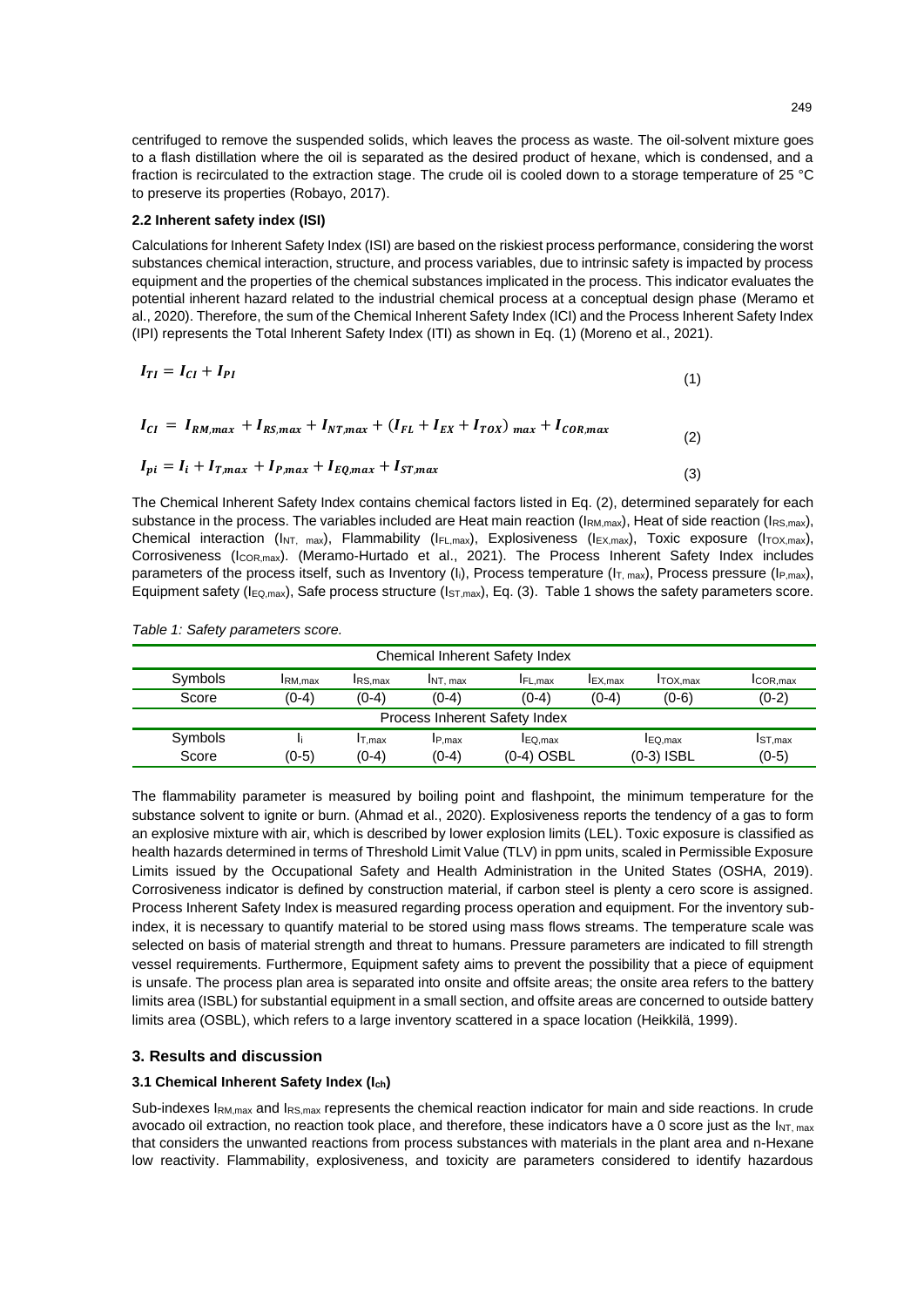material, for avocado oil obtention using a solvent. The component with the greatest risks for the process was hexane employed in the extraction stage, among other substances within the process shown to be secure due to their non-flammability, non-toxicity, and non-explosiveness nature (Zuorro et al., 2021).

| Components | Flash point    | Boiling point  | Explosively | TLV | Storage          |
|------------|----------------|----------------|-------------|-----|------------------|
| Units      | $\circ$ $\sim$ | $\circ$ $\sim$ | %           | ppm | Material         |
| Hexane     | -23            | 68.5           |             | 50  | steel, aluminium |

*Table 2: n-Hexane hazardous indicators.*

Table 2 shows information from the safety data sheet of the hexane. In the flammability parameter, the boiling point is a measure of the risk involved (Heikkilä, 1999); hexane was classified as very flammable with a flash point lower than zero. Explosiveness denotes the inclination of components to form an explosive mixture in air, related to upper and lower explosion limits, classifying hexane as not much explosive among 0-20 % values. Moreover, toxicity indicator is applied in an industrial context in order to protect employees at work. To close the chemical index, corrosiveness was defined regarding the selected material for equipment construction; considering that mild steel corrosion by fatty acids is negligible at ambient temperature (Chong, 2004), no special material is required for process equipment.

#### **3.2 Process Inherent Safety Index (Ips)**

Crude avocado oil plant processing capacity was estimated at 10,604.70 t/y of avocado to produce 1,000.66 t/y of crude avocado oil. The inventory sub-index is the total inventories of all process vessels, from inventory is calculated the total quantity of material to be stored, as shown in table 3.

| Equipment                  | Flow $(t/y)$ | Inventory (t) |
|----------------------------|--------------|---------------|
| Avocado wash               | 32,259.00    | 3.68          |
| Peel separation            | 11,967.36    | 1.37          |
| Pulp separation            | 10,018.42    | 1.14          |
| Seed washing               | 2,953.33     | 0.34          |
| Peel washing               | 6,148.95     | 0.70          |
| Water separation           | 6,852.40     | 0.78          |
| homogenization             | 8,006.02     | 0.91          |
| Drying                     | 8.006.02     | 0.91          |
| Oil extraction             | 5,383.62     | 0.61          |
| Oil centrifugation         | 5,383.62     | 0.61          |
| <b>Distillation hexane</b> | 4.649.57     | 0.53          |
| condensation hexane        | 3,539.43     | 0.40          |
| Oil cooling                | 1,000.67     | 0.11          |
| Total                      |              | 12.12         |

*Table 3: Inventory sub-index calculation.*



*Figure 3: Inherent Safety Index for Creole-Antillean avocado oil extraction.*

250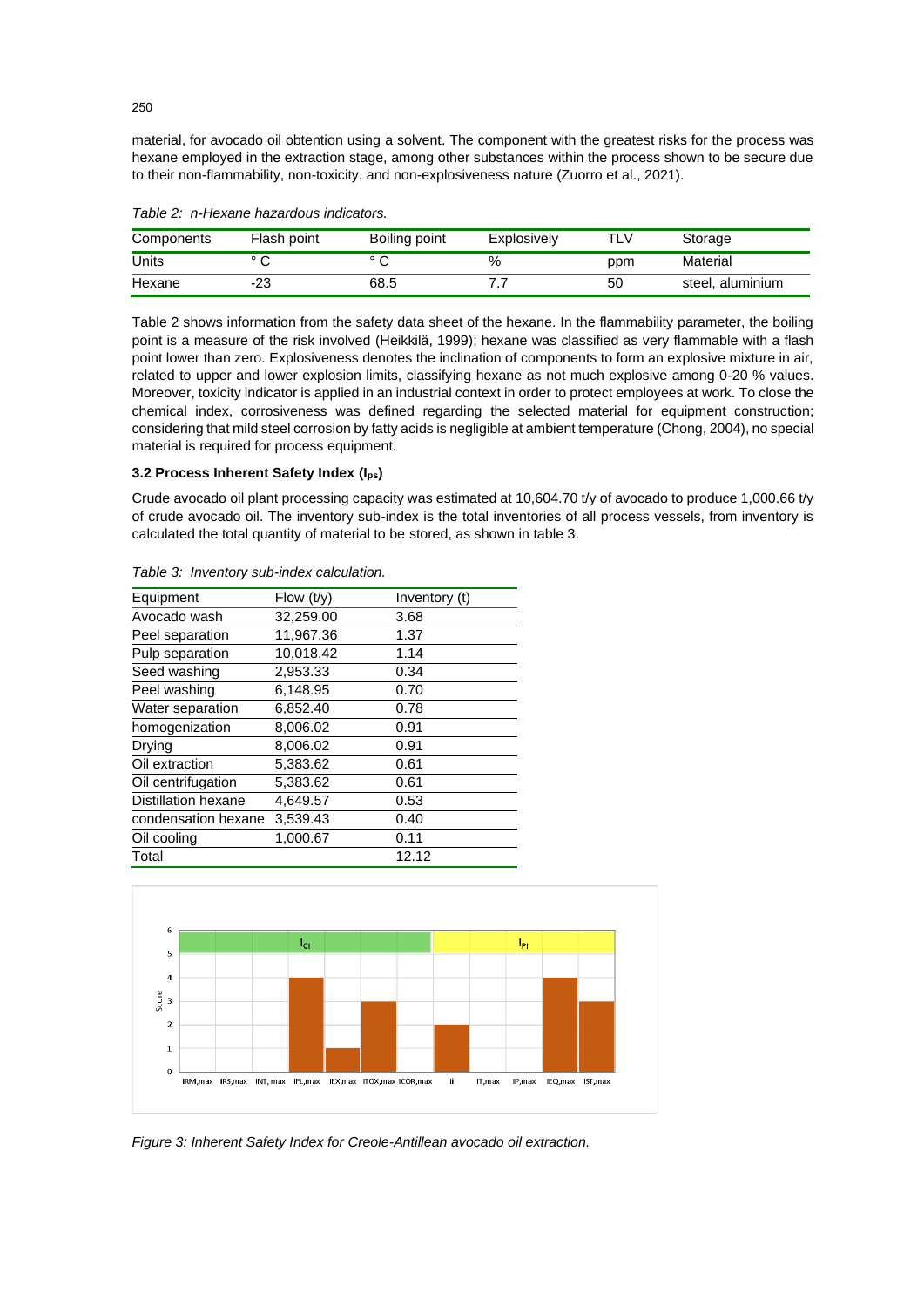The temperature and pressure sub-index were decided according to the process operations conditions; the maximum temperature predicted was 70 °C at the dryer and distillation stage. Plant pressure operation is 1 bar for most stages; therefore, pressure conditions do not represent any risk. The equipment safety index, was considered ISBL area due to a distillation and drying stage that requires an oven; therefore, the assigned score is the maximum equivalent to 4. For the process secure structure sub-index, the process was classified as probably unsafe (Guillen, 2016), equal to 3. Inherent safety analysis results developed for avocado oil extraction are present in figure 3 for each safety index.

## **3.3 Total Inherent Safety Index (ITI)**

Results revealed that process is safe under the evaluated parameters, which is below the score recommending for a safe or neutral process corresponding to a score of 24 (Meramo et al., 2019). Table 5 shows the score for chemical and process sub-index.

*Table 5: Inherent Safety Index for Creole-Antillean avocado oil extraction.*

| Index      | Score |
|------------|-------|
| <b>ICH</b> |       |
| <b>IPS</b> |       |

Total Inherent Safety Index ( $I_{TI}$ ) of 17 for the crude avocado oil plant is higher than that reported by González et al. (2021) to evaluate the crude palm oil production under the inherent safety parameters, obtaining a score of 11, showing a safe process with the highest risk in the process equipment safety sub-index due to a boiler and dryer implementation (González et al., 2021). Both processes are considered as safe, coinciding in process equipment safety sub-index with the maximum score; however, they diverge in the total safety index, the above is due to the particularity of each process, the extraction method used and solvent application in the extraction of crude oil from avocado. The process safety is necessary to support decision-making and prevent the degradation systems (Santos et al., 2019). Safety assessment is a valuable approach for hazard control and decreases its magnitude, which can be incorporated into every design and operation stage; however, employment inherent safety at process selection and conceptual design yields the greatest outcomes, achieving essential performance integrating environment, health, and safety (Khan and Amyotte, 2004).

## **4. Conclusions**

The inherent safety analysis of crude avocado oil large-scale extraction using hexane was performed in this work. Results indicate that for a 10,604 t/y processing capacity plant, the process is inherently safe achieving a total inherent safety index score of 17, outcome below the set point for a neutral or safe process. Assessment displays an un-balanced rating for chemical and process safety inherent indexes. Operational conditions and thermodynamics of the reactions do not represent major concerns for the inherent safety of this process, 70 °C and 1 bar of pressure, do not represent any danger. However, flammability and equipment safety are risk areas in this process. It is important to consider that process may be inherently safe regarding one criteria, but unreliable from a different point of view. In the chemical sub-index, a proper selection of construction materials can prevent safety problems caused by the corrosive properties of substances and process streams. Otherwise, the safe process structure sub-index relates process security from an engineering perspective, reporting how well unit operations perform together and how they must be commanded and connected; besides, quantifying inventory is imperative, because as a plant becomes larger, hazard potential is extensive. For future works, studies can contemplate applying sustainability analysis considering the economic, and exergetic variables used to assess this process design from different criteria.

#### **Acknowledgments**

The authors would like to acknowledge University of Cartagena for providing equipment and software to conclude this work.

#### **References**

Ahmad S., Yunus N., Akbar M., Hashim H., Mustaffa A., Rashid R., 2020, Solvent design and inherent safety assessment of solvent alternatives for palm oil recovery, Journal of Loss Prevention in the Process Industries, 65, 104120.